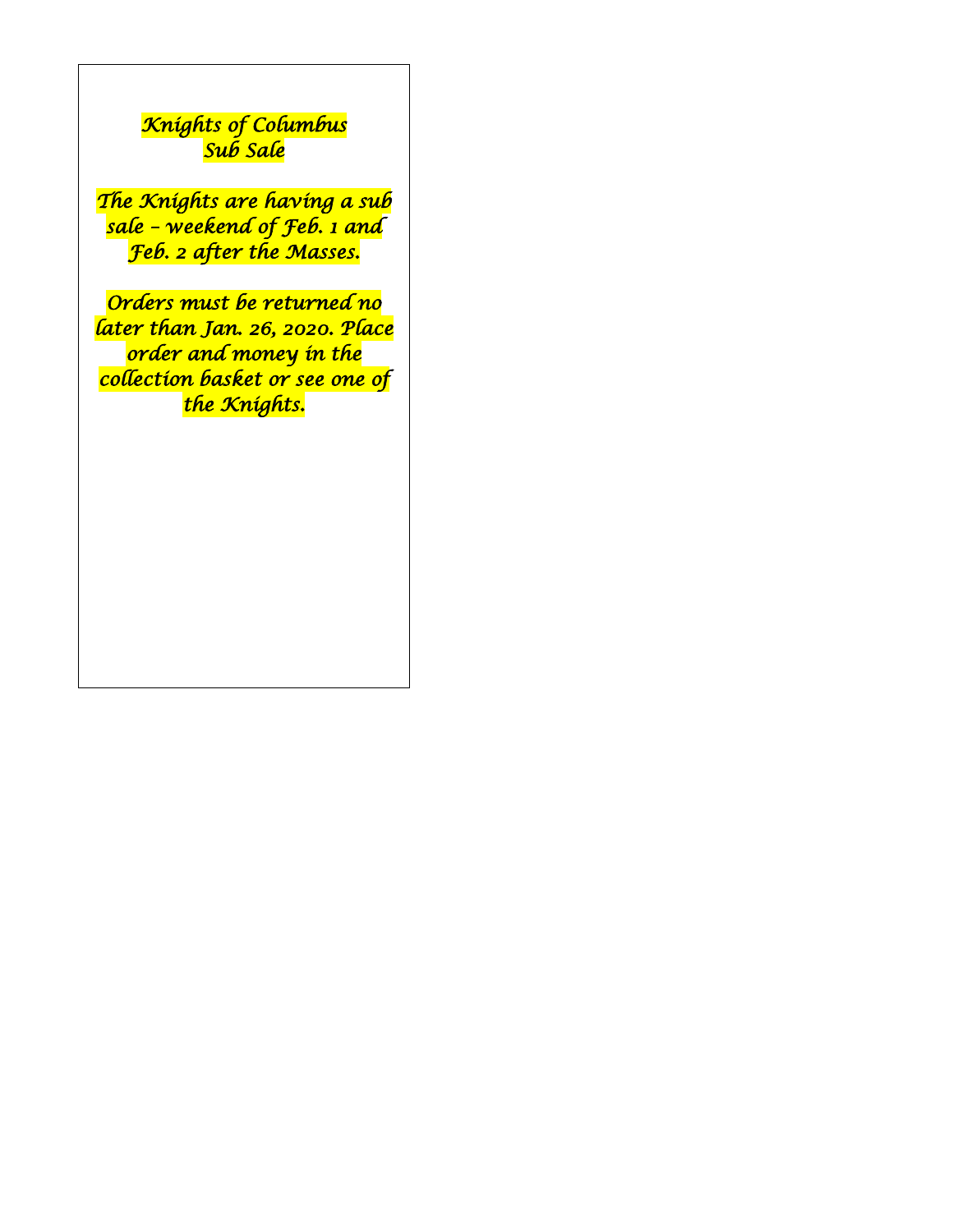### **MASS INTENTIONS**

SATURDAY, JANUARY 4, 2020 5:00 PM + Tom Harbaugh

SUNDAY, JANUARY 5, 2020 8:15 AM – People of the Parish 11:15 AM – Special Intention of Carmen Miranda for her birthday

MONDAY, JANUARY 6, 2020 NO MASS

TUESDAY, JANUARY 7, 2020 9:00 AM + Antonette Pivirotto

WEDNESDAY, JANUARY 8, 2020 9:00 AM – Special Intention of the Filliben Family

THURSDAY, JANUARY 9, 2020 9:00 AM + Lorrie Raubenstine

FRIDAY, JANUARY 10, 2020 9:00 AM – Special Intention of Christine Connor Family

SATURDAY, JANUARY 11, 2020 5:00 PM + Living & Deceased Members of the Robert Nicholson Family

SUNDAY, JANUARY 12, 2020

 8:15 AM + Fred Miller, Sr. 11:15 AM – People of the Parish \*\*\*\*\*\*\*\*\*\*\*\*\*\*\*\*\*\*\*\*\*\*\*\*\*\*\*\*\*\*\*\*\*\*\*\*\*\*\*\*\*\*\*\*\*\*\*\*\*\*\*\*\*\*\*\*\*\*\*\*\*\*\*

### **NEXT SUNDAY'S READINGS**

Isaiah 42:1-4, 6-7 Acts of the Apostles 10:34-38 Matthew 3:13-17 \*\*\*\*\*\*\*\*\*\*\*\*\*\*\*\*\*\*\*

**SICK OF THE PARISH –** Please keep our members in your thoughtful prayers: Fred & Yvonne Staub, Kenneth & Alice Williams, Helen Lawrence, Marilyn Drummer, Louise Snoots, Norma Woerner, Brenda Freed, Ken Jacoby, Syndia Helmers, Addie Mannarino, Carmen Miranda, Kai Goley, Richard Doll, Scott Hale, Nickolas Willis, Loretta Gambrill, Judy Goley, Steve Luckenbaugh, Candi Gilbert, Easton Tolson, Sharon Nowakowski, Stephen Nowakowski, Rose McMaster, Dianne Giampietro, Sarah Arigo, Dawn Kuhn, Jerome & June Rahm, Bernard Noel, Mary Ann Staines, Bobbi Pfaff, David Hartlaub, Bill & Marie Hallisey, Holly Fletcher, Jeffrey Stimer and Dave Wolford. **\*\*\*\*\*\*\*\*\*\*\*\*\*\*\*\*\*\*\*\*\*\*\*\*\*\*\*\*\*\*\*\*\*\*\*\*\*\*\*\*\*\*\*\*\*\*\*\*\*\*\*\*\*\*\*\*\*\*\*\*\*\***

**FAMILY PERSPECTIVE –** Today's gospel tells us "all Jerusalem was upset because "King Herod was deeply troubled." A similar ripple effect happens in families; one person's negative attitude can affect the whole family. If you want a peaceful and joyful home, it must start with you. Be peaceful and joyful!

**JANUARY 5, 2020**

**WEEK-AT-A-GLANCE Jan. 5th – 11th**

**Sunday, Jan. 5th – Religious Education from 9:30 – 11 AM Sunday, Jan. 5th – Adult Enrichment Class in The social hall, 9:30-11 AM Monday, Jan. 6th – Cub Scouts, 6:30 PM Monday, Jan. 6th – Legion of Mary in Rel Ed Bldg Room 4, 7 PM Monday, Jan. 6th – Charismatic Prayer Group in Social Hall, 7 PM Tuesday, Jan. 7th – Prayer Shawl Meeting, 1 PM Room 1 of Rel Ed Bldg Wednesday, Jan. 8th – Boy Scouts, 6-9 PM Wednesday, Jan. 8th – PCCW meeting at 7 PM in Rel Ed Bldg Wednesday, Jan. 8th – Parish Pastoral Council, 6 PM in the social hall Thursday, Jan. 9th – Faith Sharing Group in Den after 9 AM Mass**

#### **MISSION FOR LITURGY AND WORSHIP**

**ALTAR SERVERS** for Sat/Sun Jan. 11-12 **5:00 PM Mass:** Nathan, Emma & Hannah Maysilles **8:15 AM Mass:** Amelia & Adam Gerringer, Hans Livelsberger **1:15 AM Mass:** Luke Guaragno, Jacob & Molly Fleming Coordinator is Kelli Maysilles.

**LECTORS** for Sat/Sun Jan. 11-12 **5 PM MASS –** Pat Renaut **8:15 AM MASS –** Lauren Wicker **11:15 AM MASS –** Tina Jacoby Coordinator is Dianne Giampietro.

#### **EXTRAORDINARY MINISTERS OF HOLY**

**COMMUNION (EMHC)** for Sat/Sun Jan. 11-12 **5:00 PM:** Rose Dietz, Larry Miller, Barb Redding, Barbara Reichart, Steve Signorello **8:15 AM:** Jeff & Terry Seifert, Carol Stroud, Mitch & Elaine Walton **11:15 AM:** Rita Becoski, Diane & John Schlaline, Pat Spiridonoff, Leland Steinke Coordinator is Claire Wentz. **\*\*\*\*\*\*\*\*\*\*\*\*\*\*\*\*\*\*\*\*\*\*\*\*\*\*\*\*\*\*\*\*\*\*\*\*\*\*\*\*\*\*\*\*\*\*\*\*\*\*\*\*\*\*\*\*\*\*\*\*\*\*\*\***

**Flowers on the altar this weekend are in honor of Carmen Miranda for her birthday.**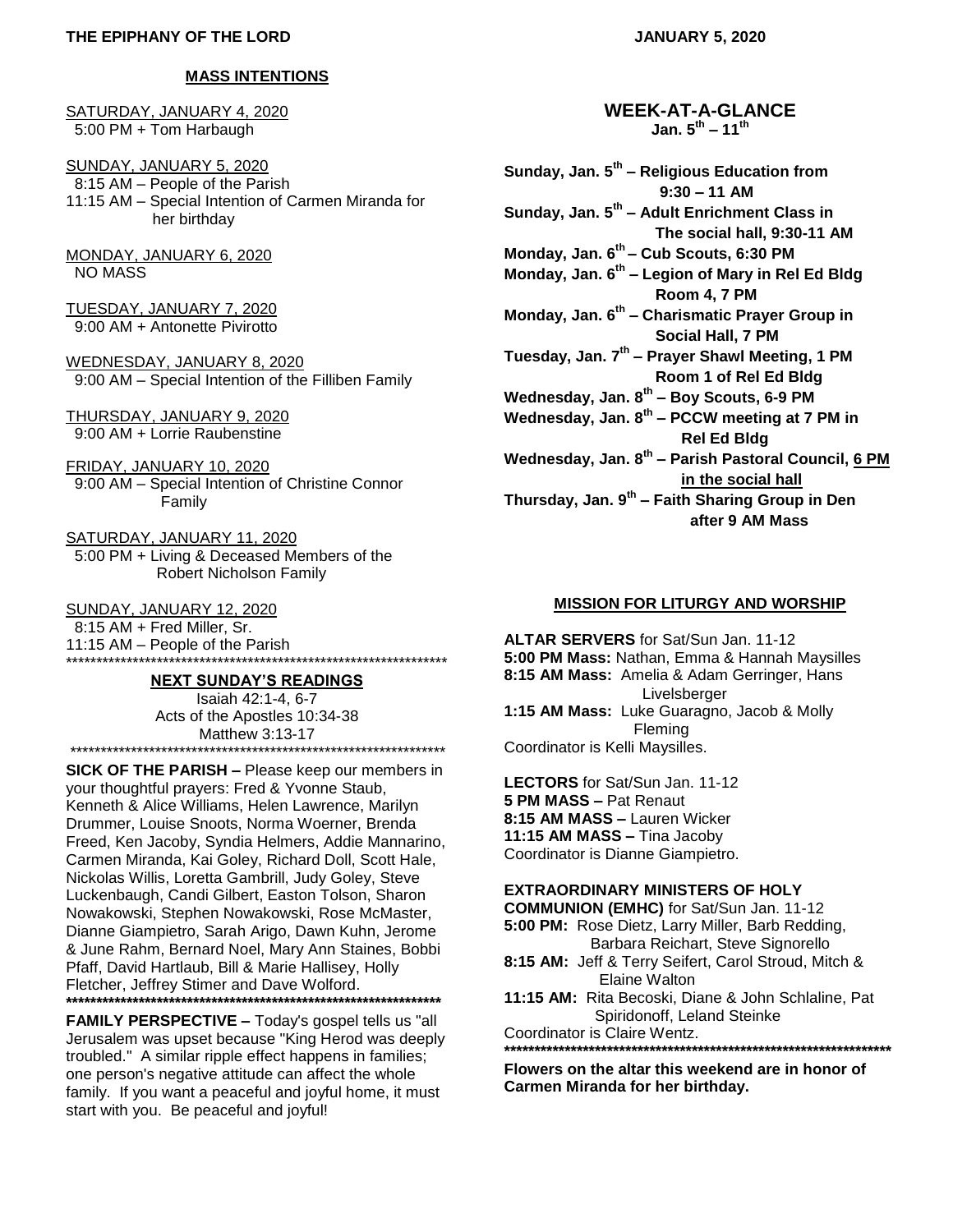**SECOND COLLECTION –** Next Weekend we will have a second collection for the Churches in Central & Eastern Europe, Latin America and Africa. In Europe, this collection supports the Church in more than 20 countries that still struggle to recover from Communist rule. Funds from this collection support pastoral care, catechesis, building renovations, and seminary formation. In Latin America, your support provides lay leadership training, catechesis, priestly and religious formation and other programs to share our Catholic faith with those who long to hear the Good News of Christ. In Africa, many still lack access to basic resources and pastoral care. Many suffer due to high rates of poverty and unemployment, illiteracy and poor education. The Solidarity Fund supports pastoral projects that foster lasting peace and reconciliation in a continent often marked by division and tension.

**PRAYER FOR VOCATIONS –** Look about you! Can you see the glory of God? Open your heart to receive the gifts God is offering you. (Isaiah 60:1-6). If God may be calling you to the priesthood or consecrated life, visit our website at [www.hbgdiocese.org,](http://www.hbgdiocese.org/) call Father Jonathan Sawicki at 717-657-4804 or write: [frjsawacki@hbgdiocese.org.](mailto:frjsawacki@hbgdiocese.org)

**GROCERY CERTIFICATES** – Please know how very grateful we are to all of you who support our Grocery Certificate Program and ultimately our Religious Education Program. IHM receives a 5% profit from the sale of all the grocery cards purchased. **Before going for groceries, please consider purchasing Weis or Giant cards after each Mass at the front entrance.** Cards can also be purchased in the parish office during the work week. Thank you for your support of this wonderful program! During the week of Dec. 29, 2019 we sold \$680 for a profit of \$34.00.

**FUSION -** *Fusion is Immaculate Heart of Mary's youth ministry; open to all teenagers in grades 8 to 12. Coming in 2020 – Amplify (middle school ministry for all youths in grades 5 to 7). Volunteers wanted – both members of Fusion and adults. Please contact Paul as soon as possible.*

**Jan 12, 2020: Pro-Life Night, 5 – 7:30 PM Jan 26, 2020: Youth Night, 5 – 7:30 PM**

*For more information, please call or email Paul Oakes: (717) 259-0611 ext.8 or [poakes@hbgdiocese.org](mailto:poakes@hbgdiocese.org)*

**SUB SALE –** The Knights will be selling subs. Pickup dates are after the Masses on the weekend of Feb. 1 and Feb. 2. Orders must be returned by January 26<sup>th</sup>. The order form along with payment can be placed in the collection basket marked "subs" or you can give it to one of the Knights. We will also be selling after the Masses on the weekend of Jan.  $19^{th}$  and Jan.  $26^{th}$ . Order forms can be found on the ledge behind the last pew.

**CHRISTMAS WREATHS –** BSA Troop 127 would like to thank everyone who donated funds for the Christmas wreaths for the veteran's graves. Thanks to your generosity, we not only were able to cover the costs of the wreaths, but we were also able to make a donation of \$185 to the PA Wounded Warriors. Thank you!

**PCCW –** All women of the parish are cordially invited to attend the Parish Council of Catholic Women's meeting on Wednesday, Jan.  $8^{th}$  at 7 PM to plan the upcoming Sweetheart Dinner Fun Night. Please note that we will be in the Religious Education Center.

**LIFETOUCH REMINDER –** Tuesday, Jan. 14, 2020 is the last day for any photos for our parish directory. If you have signed up, please make sure you arrive 10 minutes before your appointed time. **If for any reason you can no longer make your appointment, please contact Anita in the parish office. We have a waiting list and can offer that time to someone else.** Thank you!

**A CELTIC EVENING –** Saint Vincent de Paul Church, Hanover is hosting "A Celtic Evening" on Saturday, Feb. 22, 2020 in Msgr. Gotwalt Auditorium, 65 South Street, Hanover. Irish music will be provided by award winning "Across the Pond". Doors open at 6:30 PM. Entertainment begins at 7 PM and concludes at 9 PM. No admission fee. Donations accepted. You may want to bring a designated driver. Any questions, contact Anthony DePastina by email [adepastina@depastinalaw.com.](mailto:adepastina@depastinalaw.com)

**END OF THE YEAR NOTICES –** Most taxpayers will no longer need to itemize their deductions and will take the standard deduction amount. Therefore, since many people no longer use the end-of-year statements for tax purposes, we will only send out to those who request them. If you are interested in receiving a statement, please contact Anita in the parish office. The Diocese will no longer automatically generate year end statements, unless it is requested by the donor. You may contact the Office of Stewardship & Development at the Diocese at 717-657-4804 ext 245.

### **THANKS TO** \* \* \* \* \* \* \*

\* \* \* \* \* \* \*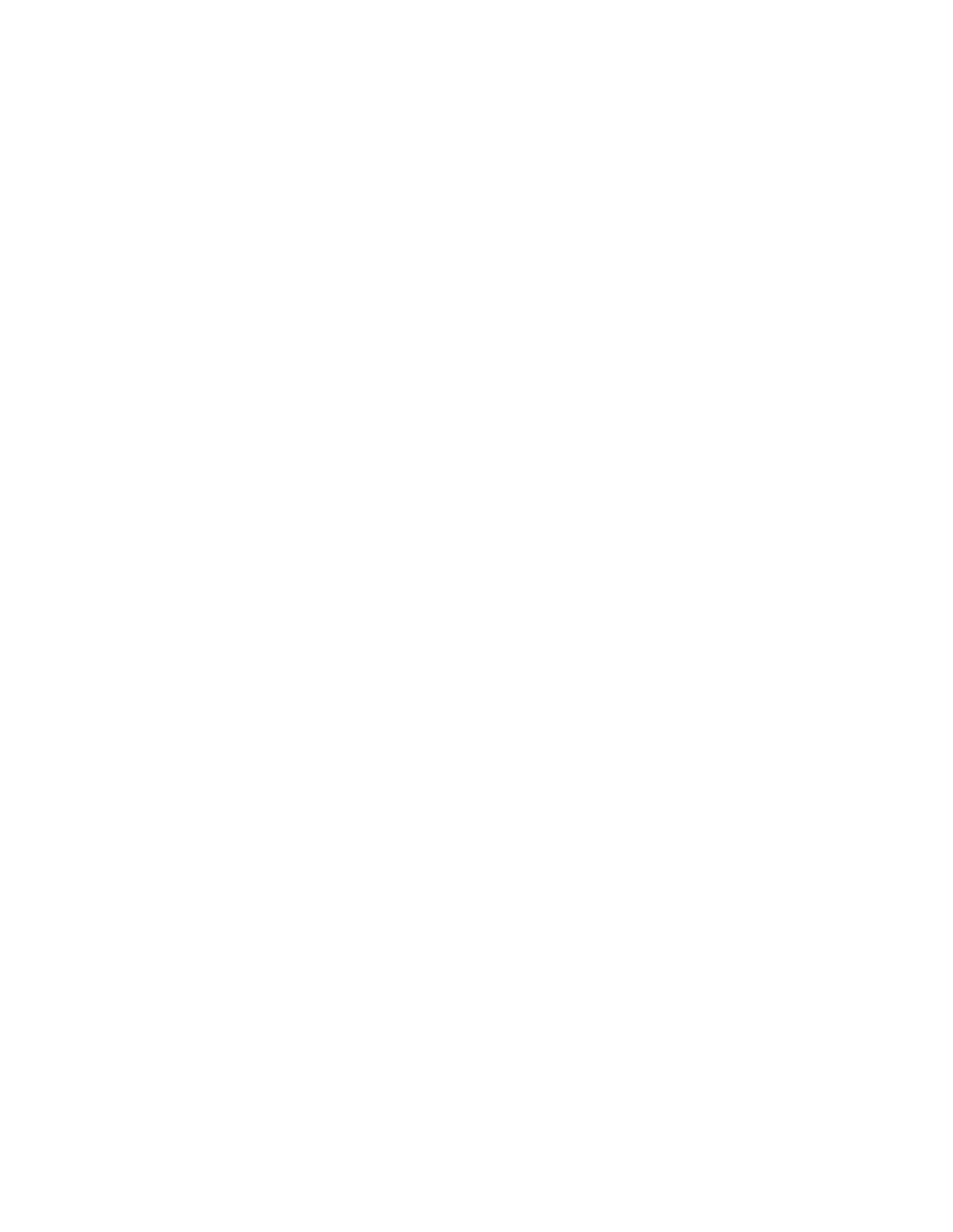**the Church.** Please note  $\sim$  the same rules apply here as elsewhere in using these spaces. You must have a Handicapped Placard or it be indicated on your license plate. Thank you!

**2019 DIOCESAN ANNUAL CAMPAIGN -** The 2019 Diocesan Annual Campaign (formerly known as the Bishop's Lenten Appeal) is coming to a close. Pledge reminders have been mailed to all donors who have a pledge balance for the 2019 effort. Our parish benefits from the many ministries and educational programs that the Diocese supports. Please be sure to honor your commitment for the Diocesan Annual Campaign. Gifts made before Dec. 31, 2019 may provide tax benefits to you.

If you have not made a gift to this year's campaign, it is not too late. You can make your gift securely online at [www.hbgdiocese.org/dac.](http://www.hbgdiocese.org/dac) 100% of the monies collected over our parish goal are returned to the Parish for our use. As you think about your personal philanthropy at the end of the year, please consider your Parish and the many programs supported by the Diocese that benefit our parish.

# *Message from the Pastor*

### **EUCHARISTIC ADORATION**

**WHEN:** Every First Friday of the month beginning Jan. 3, 2020 **WHAT:** Two Hours of Eucharistic Adoration **WHERE:** Immaculate Heart of Mary Church **TIME:** 7 PM – 9 PM

**ABBOTTSTOWN/EAST BERLIN FOOD BANK –** The

food pantry in East Berlin held on Dec. 4th served 50 families which included 128 individuals. The number of families served at the Abbottstown location on Dec. 5th was 25 for a total of 72 individuals. The link to the Time to Sign Up page for the food pantry on **Friday**, **Jan. 3rd** at the East Berlin location is [www.volunteersignup.org/WHYBM](http://www.volunteersignup.org/WHYBM) and **Thursday, Jan. 2nd** at the Abbottstown location is [www.volunteersignup.org/RBJ3T.](http://www.volunteersignup.org/BD89J) Please remember to drop off health/beauty items, such as soaps, toothbrushes, diapers, as well LAUNDRY DETERGENT, etc. and place them in the food pantry barrels.

**HANDICAPPED PARKING SPACES -** We urge and encourage those of you who are in need of this service to please use them. They are so much closer to the Church. You may use the **CHURCH EXIT** to get into the spaces on Saturday night or for 8:15 Mass on Sunday. **For the 11:15 Mass, you may use this entrance until 10:45** and be parked before the children are being dismissed from Religious Education classes. **For safety reasons, please do not come in the EXIT and park the wrong way along the side of** 

**WELCOME!** We welcome the following new members into our parish family: Clyde & Barbara Krebs & family, Abbottstown Julianne Rowe & family, Hanover Brian & Ruth Kaley, Dover Derek & Amanda Albin & family, Spring Grove Mark & Amy Gingrich & family, Dover

**PARISH CARING COMMITTEE –** Assists parishioners on an as needed basis, in times of need or stress and provides visitation, care giver relief, meals, errands, light household chores and local transportation. To request assistance or to become a Caring Committee Volunteer, contact Cathy Gunzelman at 717-225-5059.

**CONGRATULATIONS** to the following students at Delone Catholic High School for achieving honor roll status:

FIRST HONORS: Audrey & Abigail Sell, Jacob Fleming SECOND HONORS: Harrison Smith, Avery Kuntz & Julia O'Brien

**CHILDREN'S LITURGY -** As you know, our children (ages 3 through 2nd grade) have a wonderful opportunity at the 11:15 Mass when they are called forth and dismissed for "Children's Liturgy of the Word," the ability to learn about the scripture readings on their level. We are in **great need of more volunteers,** who have Diocesan clearances to participate in this ministry. If we have a pool of at least 6 to 8 volunteers, then everyone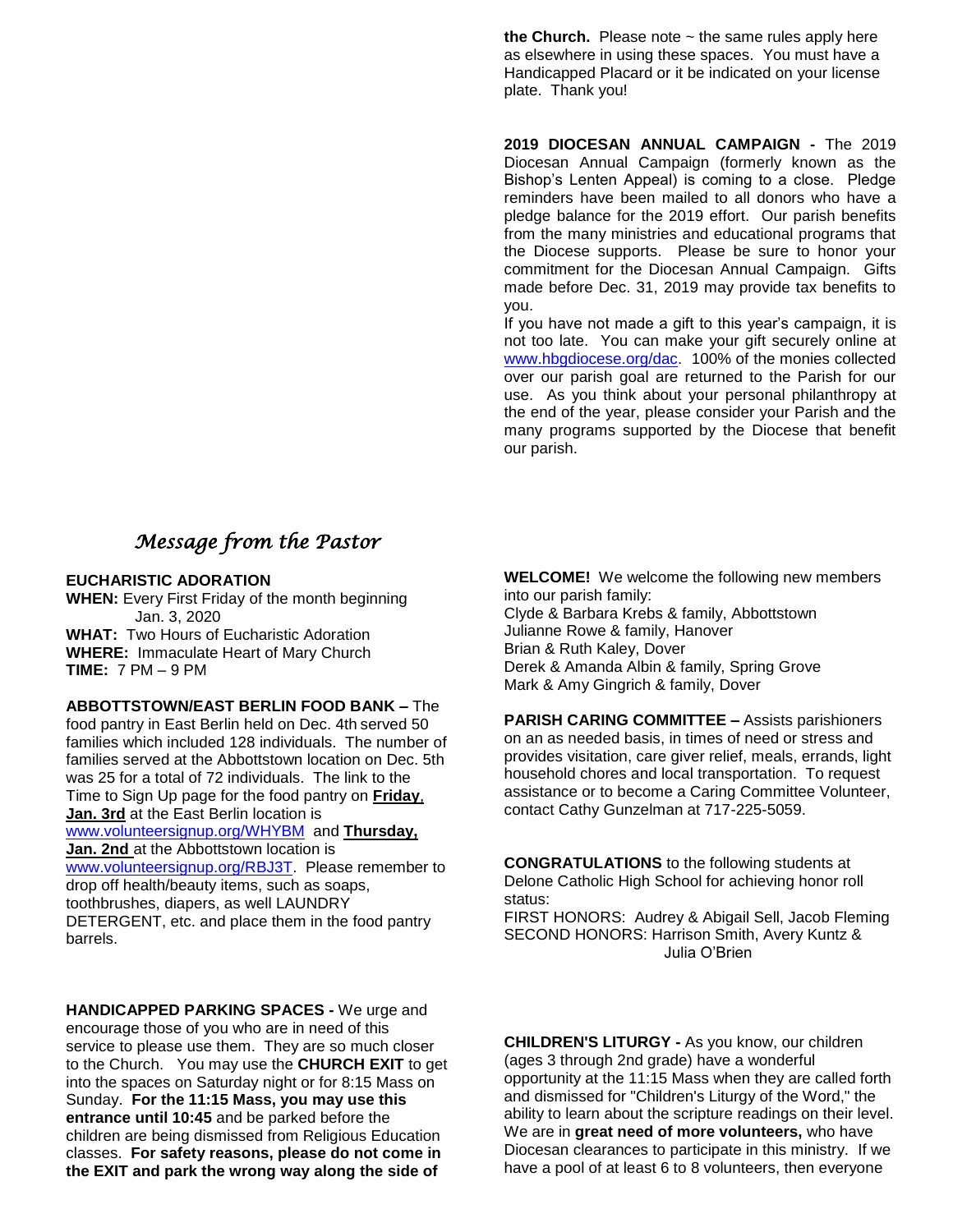only has a turn every 6 weeks or so. **PLEASE** consider offering your services for this wonderful ministry for our children. If you are able to help out, please call Sister Rosanne @ (717) 259-0611, ext. 7

| <b>OCTOBER FINANCIAL REPORT -</b> |             |
|-----------------------------------|-------------|
| <b>Monthly Budget</b>             | \$36,400.00 |
| <b>Income for Nov. 3rd</b>        | \$10,129.50 |
| Nov. 10th                         | 10,991.06   |
| Nov. 17th                         | 10,292.00   |
| Nov. 24th                         | 8,932.05    |
| <b>TOTAL MONTHLY INCOME</b>       | \$40,344.61 |
| <b>ADDITIONAL COLLECTIONS:</b>    |             |
| <b>Capital Improvements</b>       | \$1,714.00  |
| <b>All Saints Collection</b>      | 1,713.00    |
| <b>Military Collection</b>        | 1,858.50    |
| <b>Matthew 25 Collection</b>      | 2,100.37    |

**ART CONTEST –** The Harrisburg Diocesan Council of Catholic Women (HDCCW) invites girls in grades 9-12 in the Diocese of Harrisburg to enter an art contest. The task: design the cover for the 95<sup>th</sup> Annual HDCCW Convention on April 25, 2020. The art work should be an original drawing or painting for a 9 x 12 folder and based on the Convention theme "Rejoice and be Thankful". The grand prize is \$150, second prize is \$75 and third prize is \$50. The deadline to enter is Jan. 20, 2020. For complete details and Contest Guidelines, please refer to the HDCCW website [http://hdccw.webs.com/.](http://hdccw.webs.com/) You may also contact HDCCW at 717-860-0700 or email [hdccw1@gmail.com](mailto:hdccw1@gmail.com) with questions.

**RUTH'S HARVEST –** Ruth's Harvest packing will be Wednesday, Oct. 23<sup>rd</sup> from 10-11 AM at the Abbottstown Fire Hall. Consider joining others in this ecumenical ministry as we bag single-serving food items for elementary school students to take to their homes. For more information, call Pat Renaut at 717- 637-1110.

**PARISH FLOWER BEDS –** Fall is officially here and it is time to clean out the flower beds for the winter. Anyone who "adopted" a flower bed needs to trim back and clean out their respective flower beds. Thank you for making everything look so beautiful!

**FOOD PANTRY DONATIONS –** We are often asked about which items are most in need. Well, the answer would include a number of non-food items because those items are very much needed but not donated as often as food. These items include such essentials as shampoo, soap, toothpaste, dental floss, toothbrushes, deodorant, toilet paper, tissues, paper towels, and laundry detergent. Of course, we can also use food donations; but we ask you to donate items with good expiration dates (or expired in the current year). Also, all donated items must be unopened. Any questions

contact Pat Renaut at 717-637-1110 or [patrenaut@hotmail.com.](mailto:patrenaut@hotmail.com)

### **A FRIENDLY REMINDER**

From the middle of September until the beginning of May, Religious Education Classes are in session! Please be extra mindful of **SAFETY** on Sunday mornings after the 8:15 Mass as you are leaving the parking lot (especially if you are parked on the side of or behind the Church). That is when our children are being dropped off for CCD. Cars are moving and children are walking and most likely **"aren't looking/noticing"** that cars are backing up and pulling out.

Also around **11:00 AM** when children are being dismissed from the Religious Education Center and are waiting for their parents to "pull up in the car line" to pick them up. There are 150 children in the CCD and they and their safety are our #1 priority!

If you are in need of a "Handicap Parking" spot, please plan on coming to the 11:15 Mass by **10:55 AM.** You can come in the **EXIT** driveway and pull right into one of the spots. Parents pick their children up beginning at 11:00 AM. Once their cars start moving, it is about safety! If you choose not to do this and you get in the "parent car line" then please **be patient.** Please do not try and come up along side the cars that are in line. Most of the time all children get in their cars on the right hand side where adults are right there with them. Occasionally, the children need to get in on the left side because of infants in the car. It takes about 7 minutes to get every child in their car and on their way home safely. Thank you for your understanding!

### **AERO ENERGY HOUSE OF WORSHIP PROGRAM –**

This program was established to provide Aero Energy customers an opportunity to give to our church. To participate, Aero Energy customers sign up by phone or online and Aero Energy donates 4 cents for every gallon of fuel they use to us. Please call if you are not already part of this wonderful program. It's an easy way to benefit Immaculate Heart of Mary. Last heating season, IHM was among the top 5 churches in donations received! To sign up, call 888-827-17136.

### **HOUSE OF WORSHIP PROGRAM**

We would like to express our most sincere gratitude to all those who participate in the Aero Energy House of Worship Program. Our parish received a check in the amount of \$527.16 from this past heating season! IHM receives 4 cents per gallon for anyone using heating oil or propane that is a current customer of Aero Energy or anyone who becomes a NEW customer. If you are not already participating in this program and would like to, please call Aero Energy at 888-827-1713 to sign up for the House of Worship Program. There is no additional cost to anyone who participates – it is a donation from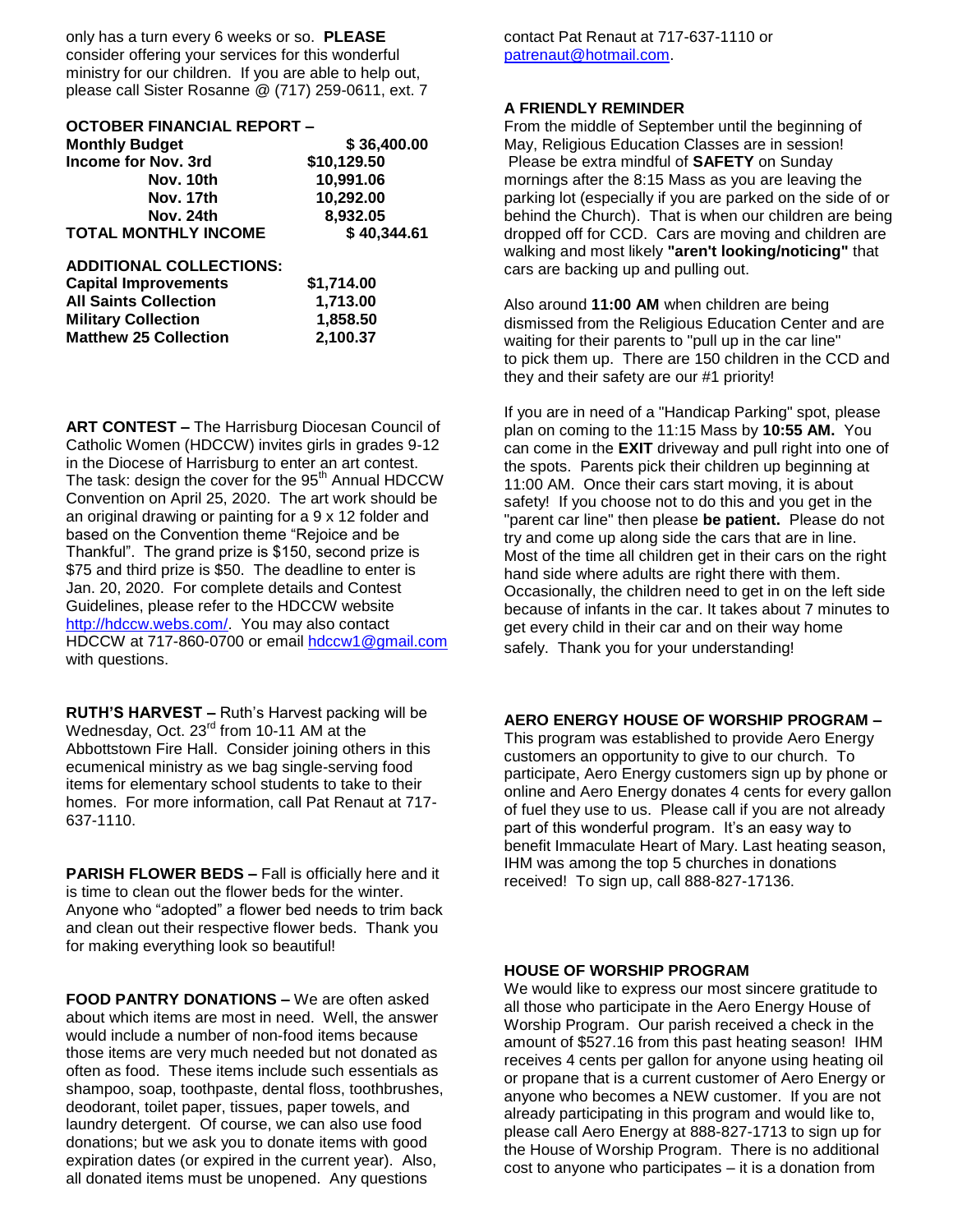**OFFERTORY PROCESSION** – For the benefit of you, our long-time parishioners as well as you, our **NEW**  parishioners ~~ we invite you and your family to participate in the Offertory Procession when you come to Mass on Saturday night or Sunday.

Perhaps you have NOT noticed the 3 crosses and the picture frame on the ledge behind the last pew (**right hand side**) as you come into Church. There is an invitation from Fr. Burger in the frame for you to bring forth the gifts at the Offertory time. You just need to take the 3 crosses to the pew with you, and when the altar server goes to the back of the Church with the Processional Cross, you get out of your pew and head to the back of the Church. One of the ushers is there to assist you, if necessary. The gifts (the paten of hosts and the cruet of wine) are on the ledge by the picture frame. You bring those gifts, as well as the collection basket forward, following the altar server with the cross. Please consider having your family participate in the Offertory Procession. This is a simple way to participate more fully in the celebration of the Mass.

**SCAM ALERT!** Once again someone is using the Pastor's name to scam people into buying gift cards or giving their cell number to them. Neither Fr. Burger, nor any Diocesan Priest, will ever ask you to supply him with gift cards or give your cell number in order to help him out. Please **DO NOT** respond to any emails you may receive or any text message asking if you are available to do him a favor and purchase gift cards for someone who is sick.

**HEALING HEARTS** is a support group for widows and widowers. The group will meet once a week on Thursday nights from 6pm until 7:30 pm at Kim Aiello's house at 1650 Pine Run Road, East Berlin. The meetings will consist of prayer, bible study, share time, Christian music, group social outings, like going to see a Christian movie, attending a Christian Concert, or listening to a Christian Speaker. The support group goal is to help heal the broken heart and replace sorrow with joy, by finding peace through a personal relationship with the Lord. Contact Kim Aiello at 717- 476-7504 or emailing her at [jkilo1@hotmail.com.](mailto:jkilo1@hotmail.com)

## *SUMMER WEEKEND MASS SCHEDULE*

*Saturday 5 PM, Sunday 8:15 AM and 10:15 AM* 

### **ARE YOU CARING FOR AN AGING PERSON?**

There is a safe website where you can get help and ideas. Go to [www.agingcare.com.](http://www.agingcare.com/) You can sign up for their emailed newsletter at the bottom of the home page. I have been following the newsletters and find a lot of articles which may be useful. If I can be of any help, please contact me at [roywainwright3@gmail.com](mailto:roywainwright3@gmail.com) or 717- 619-7243.

**FLOWERS –** Looking for a way to memorialize a loved one or celebrate a special occasion? A beautiful way would be to order flowers on the altar. Most weekends are available from now through the end of the year. **Please call Anita in the parish office** to make arrangements.

**MASS INTENTIONS –** Mass intentions are a wonderful way to celebrate a special occasion, remember those who have died or are sick and in need of our prayers. Please consider this as a "gift" for someone. Call Anita in the Parish Office to arrange your Mass intentions.

### **PRAYER TO SAINT MICHAEL THE ARCHANGEL**

St. Michael the Archangel, defend us in battle, be our protection against the wickedness and snare of the devil. May God rebuke him, we humbly pray, and do thou, O Prince of the Heavenly Host, by the power of God, cast into hell Satan and all the evil spirits who prowl about the world seeking the ruin of souls. Amen.

### **CATHOLIC CHARITIES COUNSELING SERVICES:**

Depression and anxiety can occur when we have a loss or a major change in our life. A licensed skilled therapist can help you by listening, processing, and giving you the power to make positive change. Catholic Charities Counseling Services is accepting new clients for four office locations throughout the Diocese. Catholic Charities Counseling is for anyone: children, adolescents, adults, and couples. Services are provided in a confidential office setting. Services include individual and family therapy, marital counseling, and parent-child counseling. We accept Medical Assistance, or clients can pay for services (discount fee schedule available). Just call for an appointment: Capital Region 717-233-7978; Lancaster 717-299-3659 or 717-392- 2113 (Espanol); York 717-845-2696; Paradise School Office (Abbottstown)

717-259-9537. Visit [www.cchbg.org](http://www.cchbg.org/) for more information.

### **Don't Get Scammed!**

Scammers are now posing as priests and other clergy. In this latest scam, you might receive an email or a text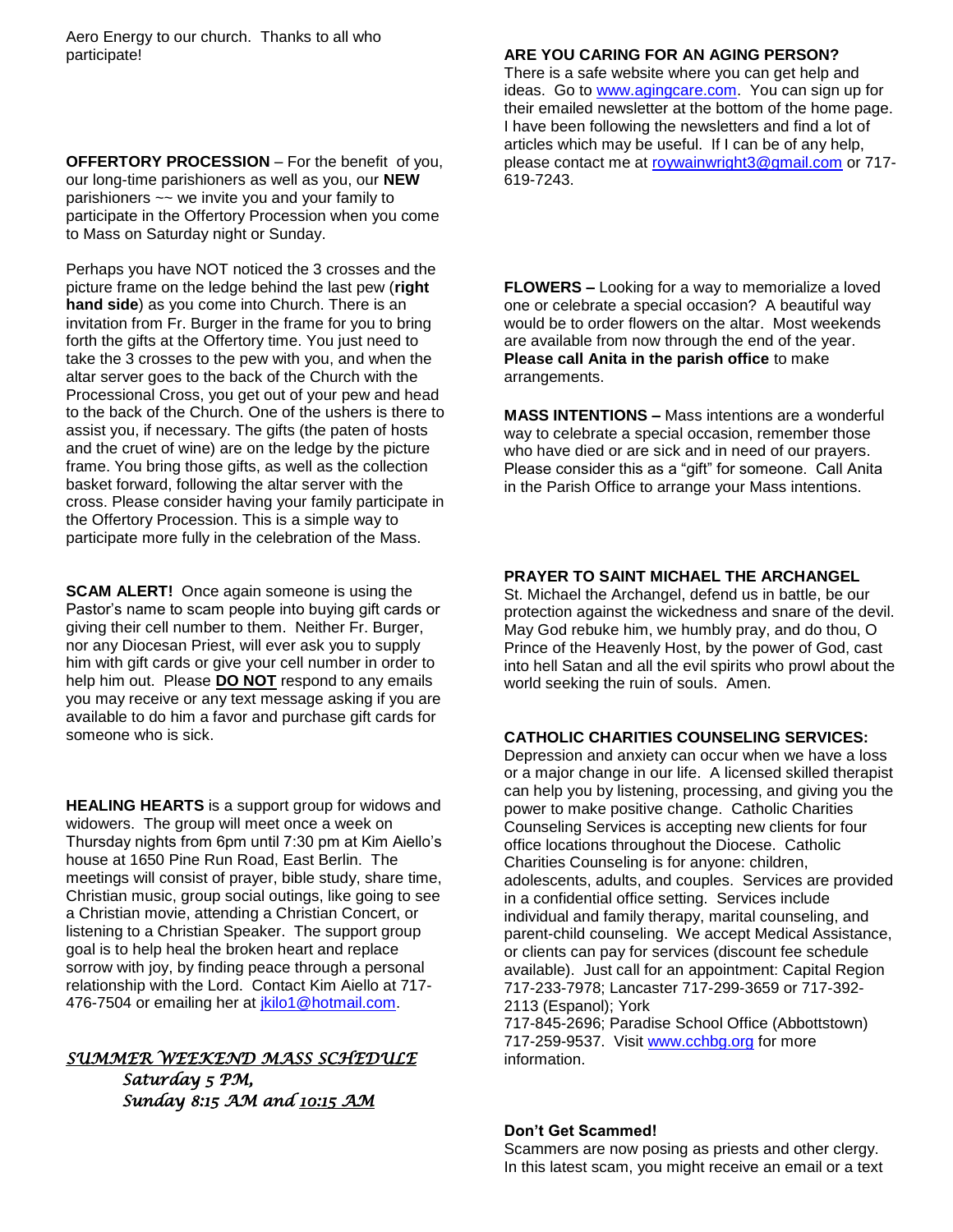message that appears to be from your Pastor or another priest that you may know. The scammer ask you to help someone in need by purchasing a gift card and to provide the codes on that card.

Here's how to protect yourself from being scammed. 1 – Know that scammers are out there. Be suspicious of any request for funds of any type via an email message or a text message. Verify any request with a call to the person who supposedly sent it or a call to the phone number of the text that you received. 2 – Know that any email from a priest should be from a diocesan or parish email account. Messages sent from free services, such as Gmail or Yahoo, are more likely to be scammers.

3 – Many clergy do not share their cell phone numbers publicly. If you receive a text message from someone not on your phone's contact list, be suspicious. 4 – Know that priests will NEVER ask for financial

transactions via email or text messages.

### **IMPORTANT CHANGE FOR HANOVER HOSPITAL**

**ADMISSIONS –** The Hanover Hospital – UPMC Pinnacle Health has issued the following changes to their policy effective December 2018.

- 1. Clergy will not be able to view denominational lists at the front desk.
- 2. Clergy will not be able to obtain patient information at the front desk unless they have the patient's name.
- 3. If the patient indicates a congregational affiliation in the admissions interview, the Chaplain will call the congregation. If the patient indicates to the Chaplain on his or her rounds that he or she belongs to a particular congregation and gives permission the Chaplain will call the congregation.
- 4. In an emergency situation if the patient or family indicates a congregational affiliation to the Chaplain or other staff and gives permission to call the congregation, every effort will be made to notify the congregation.

### **Because of these changes, it is very important that a family member contacts the parish when someone is admitted.**

is deemed this is unsafe given the speed and flow of traffic. For accessible and safe access to the Church at all times, please use the side social hall doors. Thank you.

**PRAYER SHAWL MINISTRY –** CAN YOU DONATE

NEW YARN? During the last year, the Prayer Shawl Ministry has made over 50 items for our own parishioners, Rachel's Vineyard retreatants, Cross Keys Village Skilled Nursing patients, Spiritrust Lutheran hospice and Hanover Hospital Maternity. **We rely on your donations to help with our yarn expense.** We can always use red, white and blue yarn for military veterans in hospice care. Please drop off your donations in the covered gray boxes at the entrances to the church. If you know of anyone who would benefit from a prayer shawl, please call the parish office at 717- 259-0611. Thank you!

**SUGGESTION CARDS** are available on the back ledges and at the entrances of the church. If you have any suggestions on how to make our parish better, please fill one out and return it in the collection basket.

**BOXTOPS FOR EDUCATION –** Please keep collecting and sending in those BoxTops for Education for St. Teresa School. If you'd like to help out trimming those BoxTops, please contact [kwenger@hotmail.com.](mailto:kwenger@hotmail.com) All help is appreciated!

**EVENT NOTICE –** I have been a parishioner at Immaculate Heart of Mary Church for more than 40 years and employed in the newspaper business for more than 20 years. We have many wonderful events happening here at our parish and we'd like to get the word out to the public. Please feel free to send me any events that would be of interest to our local community – from Lenten dinners to youth events to Bible studies and everything in between! You can send information to: [6fletch@embarqmail.com.](mailto:6fletch@embarqmail.com) Don't forget to tell me the following: WHAT is the event? WHO is invited? WHEN is the event? WHERE is the event? WHY should people attend? HOW can they get more information? If you have any questions, fee free to call or text me at 717-357-8051. Thank you!

Holly Fletcher

**WEEKDAY MASS PARKING –** Anyone attending the weekday Masses are asked to park in the lot beside and behind the Church whenever there is snow and ice. This parking area will be made ready first for anyone on the property.

**IMPORTANT ANNOUNCEMENT –** It has been noted that some people, who are dropped off or picked up for Mass, are doing so at the steps right along West Canal Road. Especially at night, and given the adjacent hill, it

**HEARING IMPAIRED –** Anyone who is hearing impaired may find it helpful to sit in Pew #9 on the Sacristy side. You will notice "hearing impaired" stickers on the side of the pew to indicate the best place to sit if you are hearing impaired.

**HANDICAP PARKING –** Please note that handicap parking spaces are available for parking near the social hall entrance to the Church. If you are attending the 11:15 AM Mass, in order to avoid the traffic associated with religious education letting out, the following two